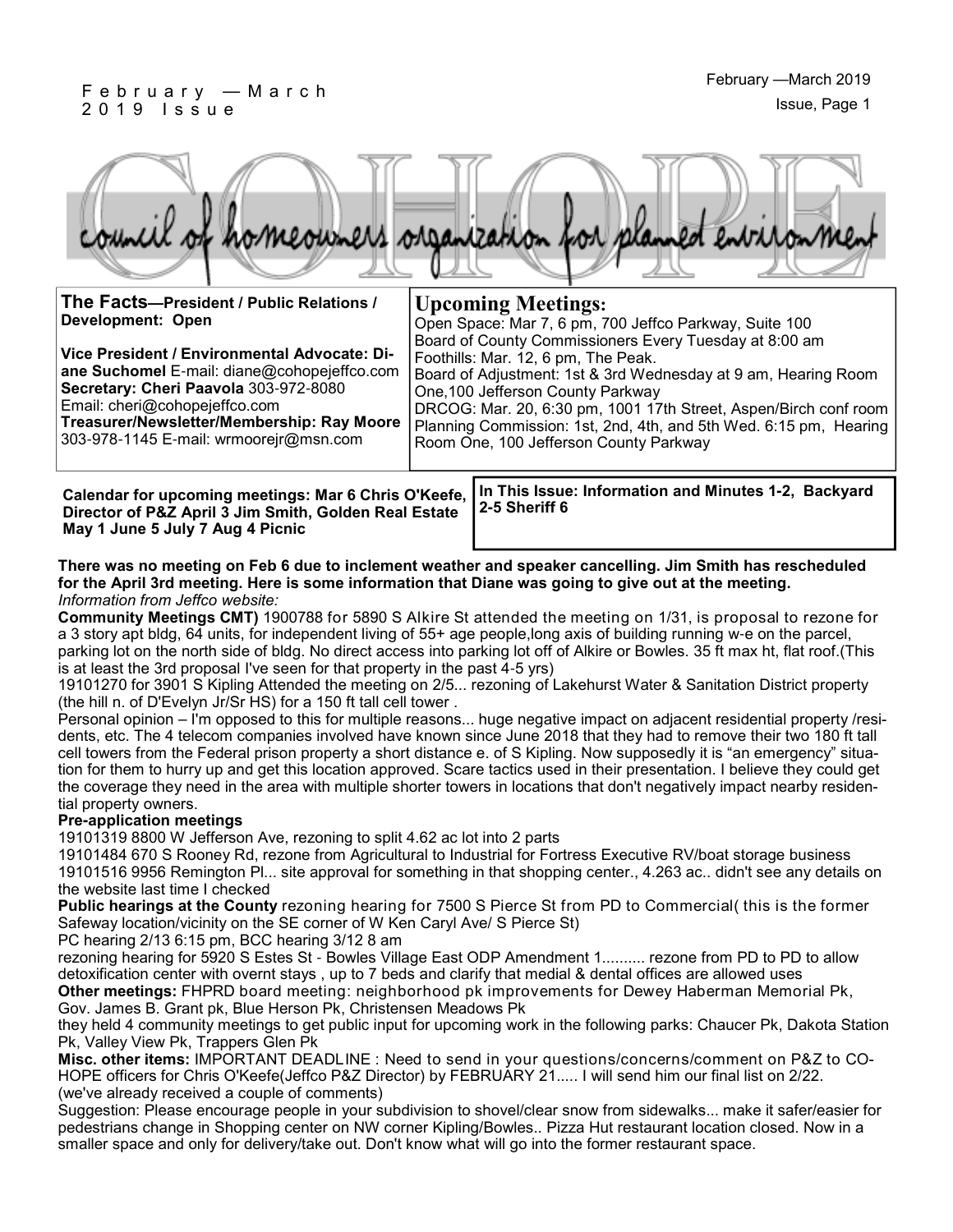February —March 2019 Issue, Page 2

| <b>COHOPE Treasury Activity: January -February 2019</b><br>Beginning Balance January 2, 2019<br><b>Deposits</b><br>Withdrawals<br>February Newsletter \$5.50, march newsletter \$5.50<br>Bank Fee \$4 | S | W. R. Moore, Treasurer<br>1796.97<br>0.00<br>135.97 |
|-------------------------------------------------------------------------------------------------------------------------------------------------------------------------------------------------------|---|-----------------------------------------------------|
| P.O. Box \$88<br>Website Fee-\$32.97<br>Ending Balance March 6, 2019                                                                                                                                  | S | 1661.00                                             |

**COHOPE members -** You may be aware that vehicle trespasses have greatly increased in South Jeffco in recent years. Based upon what I've heard and read on social media so far this year the problem seems to have gotten much worse in our area. This problem can't be solved without cooperation and involvement of residents and the assistance of the JCSO. I strongly believe that we need to work together to help solve this problem and improve the quality of life in our neighborhoods. We need to get involved and help JCSO help us. Some pertinent facts:

Facts (from JCSO's latest Strategic Plan)

- in 2017 882 vehicle trespasses were reported in unincorporated Jeffco

- in 2018 1104 vehicle trespasses were reported in unincorporated Jeffco

Fact (information received from Crime Prevention Deputy on 2/14/19)

To date in 2019 there have been 132 reports taken for criminal trespass to motor vehicle

91 of those in South Jeffco, 17 in North Jeffco and 24 in the Mountains

Some suggested actions for HOAs, Civic Associations and residents to take – discuss this topic at your group's meetings and put an article in your subdivision's newsletter. Remind all of your residents that criminal activity in your neighborhood has a negative impact on all residents in your community and emphasize that the cooperation of everyone is needed to solve this problem.

Residents are strongly encouraged to lock their vehicles, remove valuables and garage door openers from vehicles left outside and close garage doors. Residents are encouraged to call JCSO to report suspicious people/vehicle activity they see in their neighborhood. Residents are encouraged to report all vehicle trespasses/ attempted vehicle trespasses of their vehicles, even if they don't know if anything was taken from them or all they know is somebody attempted to get into their vehicle(s). Please be willing provide JCSO with a copy of any video recording you might have that shows the people/vehicle involved in any vehicles trespass/attempted trespass.

Lets all get involved in encouraging our neighbors to take these simple actions to deter the thieves and protect our quality of life in our neighborhoods. If we all work together, then we'll be part of the solution to this problem that affects all of us either directly or indirectly.

Thank you, Diane Suchomel

## **THE BACKYARD**

# Columbine Hills News

**President's Corner** — Before I start, I feel the need to remind you that this column is written at least three weeks prior to publication, if things are missed – I apologize.

One of the pleasures I have as pres is meeting you folks when I have the opportunity to distribute awards. Way back in December [just a couple of weeks ago actually] I got to meet a number of families and greet them with certificates and gift cards in recognition of their skills in decorating their homes for the Christmas season. It is so nice to congratulate people for their efforts and to thank them for their community involvement. We had a LOT of participation in house decorating. You didn't do it for an award – you did it because you enjoy it. You all said you'd do again next year even if we recognized you or not. That's cool, there are a lot people who do good things just because it's good to do. Thank you. In real time we have not yet had our chili cook-off. But as you read this, I'm sure we had a dozen or so people brave the cold, eat some awesome food and enjoy a time of getting to know your neighbors better. Great! It would be nice if more folks participated. I know it's not for everyone – I get it.

There should be some changes coming to CHCA this year. We are fairly close to getting our website much more functional and user friendly. Soon we'll have the ability for you to donate your dues online, saving you time and postage and paper. We're working hard with Bank of the West to put a program into operation. It's going to cost us money to do it, but the convenience for you will be worth it. Yes, you can still write your check and mail it in – of course – but we are trying to get into the new century, it's just that change is tough. I know some are wary of putting your banking info out there – but none of us are going to enter your account and clean you out. We are setting up policy to prevent that. Collecting online registration into CHCA hopefully will make your life easier.

Be the kind of neighbor you wish you had.— *Randy Montgomery, CHCA president, rmontgomery@frcs.org*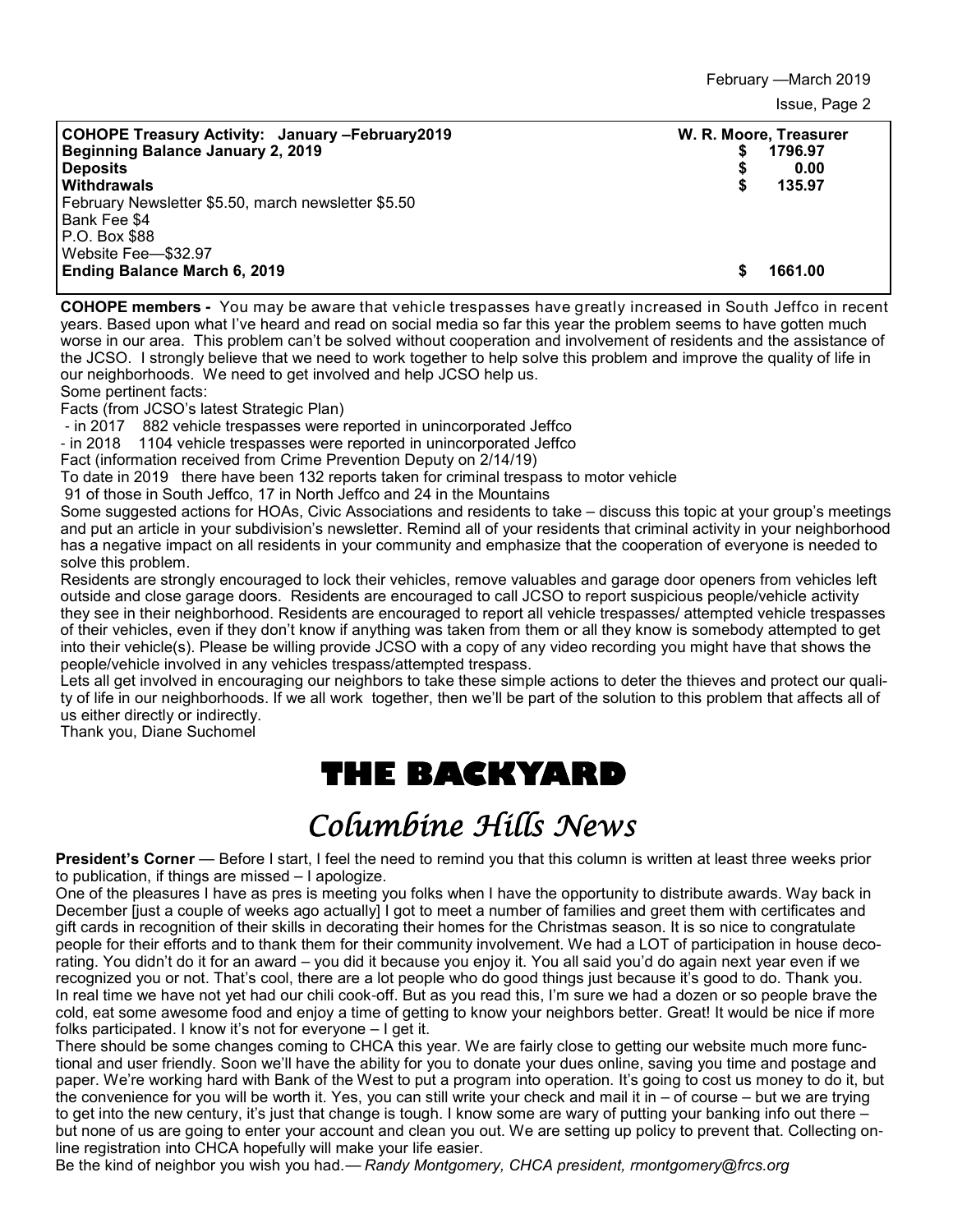## **Columbine Knolls Voice**

*From* **HOA Meeting Minutes from December 11, 2018** President Hale called the Meeting to Order at 7:05pm. Board Members present were Directors Hale, Tierney, Woodbury and Luellen.

**PUBLIC COMMENTS:** A homeowner had a question with respect to damages and the rocks at the main entrance and a brief discussion was held.

**COMMITTEE REPORTS: Membership:** A discussion was held regarding dues for 2019 and the decision was made, without a formal vote, to keep the dues the same in 2019, though there is some expectation of a modest increase the following year. There is one new member from this month.

A discussion was held regarding vendor discounts and policies. Safety, Beautification, and Maintenance: The main entrance was maintained per previous approvals. A quote will be requested to redo the Lamar entrance.

**Covenants and Architectural Control:** President Hale reported that last month there were 2 approved PIPSAs, and he noted that the Board continues to enforce the covenants. The two primary issues continue to be trailers and sight distance at the corners.

**Special Events:** President Hale called for volunteers to help with parties. The first scheduled event will be a sweethearts dance at Normandy Elementary on February 15.

**Finance:** The P&L had been provided to the Board prior to the meeting. Through November, we are ahead of budget on income and slightly lower on expenses.

**OLD BUSINESS:** A discussion was held regarding the decision to move to a smaller storage unit, or to be able to do without a storage unit all together. The Board agreed volunteers would go through the unit during the period between Christmas and New Year's Day.

President Hale reported he was still looking into a possible move to Google Voice for the HOA's voice mails.

Quotes for the survey were \$183 for a Voice insert and \$150 to go with the dues notice, which are scheduled to go out the last week of December. In either event they would go out to the entire Community. It was agreed that sending the survey with the dues notice was the preferred method.

There was nothing new to report from the nominations committee, though it was noted that nominations could be made from the floor at the annual meeting.

**NEW BUSINESS:** A homeowner asked if the banners in storage could be placed at each main entrance, which the Board agreed to without a vote.

 It was decided, without a vote, that the invitations to new community members would be printed in black and white. **EXECUTIVE SESSIONS:** The Board voted to go into Executive Session to discuss advice received from the Board's

legal counsel. Executive session commenced at 7:38pm. A discussion on the same was held and the Board voted to leave the Executive Session at 7:54pm.

Upon Motion duly made and seconded, President Hale adjourned the meeting at 7:55 pm.

# **Columbine Knolls South II Review**

*From* **President's Corner—** The weather has been very mild so far this winter and has allowed Xcel Energy to do upgrades in our area in case you have not noticed crews working in CKS II. I called Keith Stevens from Excel Energy and he was kind enough to send me the following information about what is happening in our neighborhood. Thanks Keith. "General: Xcel is performing part of our Underground Cable Replacement Program work in your neighborhood. This is a program that is a coordinated effort between our Engineering & Capacity Planning Departments, and Contracting & Utility Services Departments. We utilize contractors and subcontractors to help us accomplish this work which is conducted throughout Xcel's electric service regions.

The region that I manage for this work is the Denver & Boulder Metro, extending from Lyons down to the north end of Castle Rock, and from Nederland out to the east end of Watkins. In that region we annually replace approximately 600,000 feet to 800,000 feet of underground electrical distribution cable. Some of the drivers for what gets replaced are: cable age, cable condition observed during other work, cables that have been damaged, and cables with a history of previous failures. The majority of this work is accomplished via underground boring/ drilling operations. For cable being replaced due to age, the vast majority of what we replace has been in service underground for 35+ years. In cases where it is newer the most frequent cause for replacement is damage resulting in failures, or other construction work necessitating us to re-route or re-run the cable at a deeper depth. These electrical cables can be repaired and have a good serviceable life expectancy. However, after more than one repair they become a higher risk for future failure, and we monitor them for replacement.

**Your Neighborhood:** The attached print shows the rough approximation of how the electrical distribution cable runs through your neighborhood, it is about 4,000 feet in length, and was installed at the time of the neighborhood's original layout and construction (~1980). Approximately 3,000 feet of the distribution cable serving your neighborhood was replaced in 2016 and has since had no recorded failures. We are replacing the last remaining old cable, approximately 1,000 feet, for which there were 5 recorded failures, which in conjunction with the cable age prompted replacement. The colored locate flags that our customer's see in their yards represent the existing underground utilities which we are legally required to locate. Red – electric; Yellow – gas; Blue – water; Purple – Irrigation; Orange – Communications; Green – sewer. Once our work is complete we restore our customer's properties, and the easements that we worked in, back to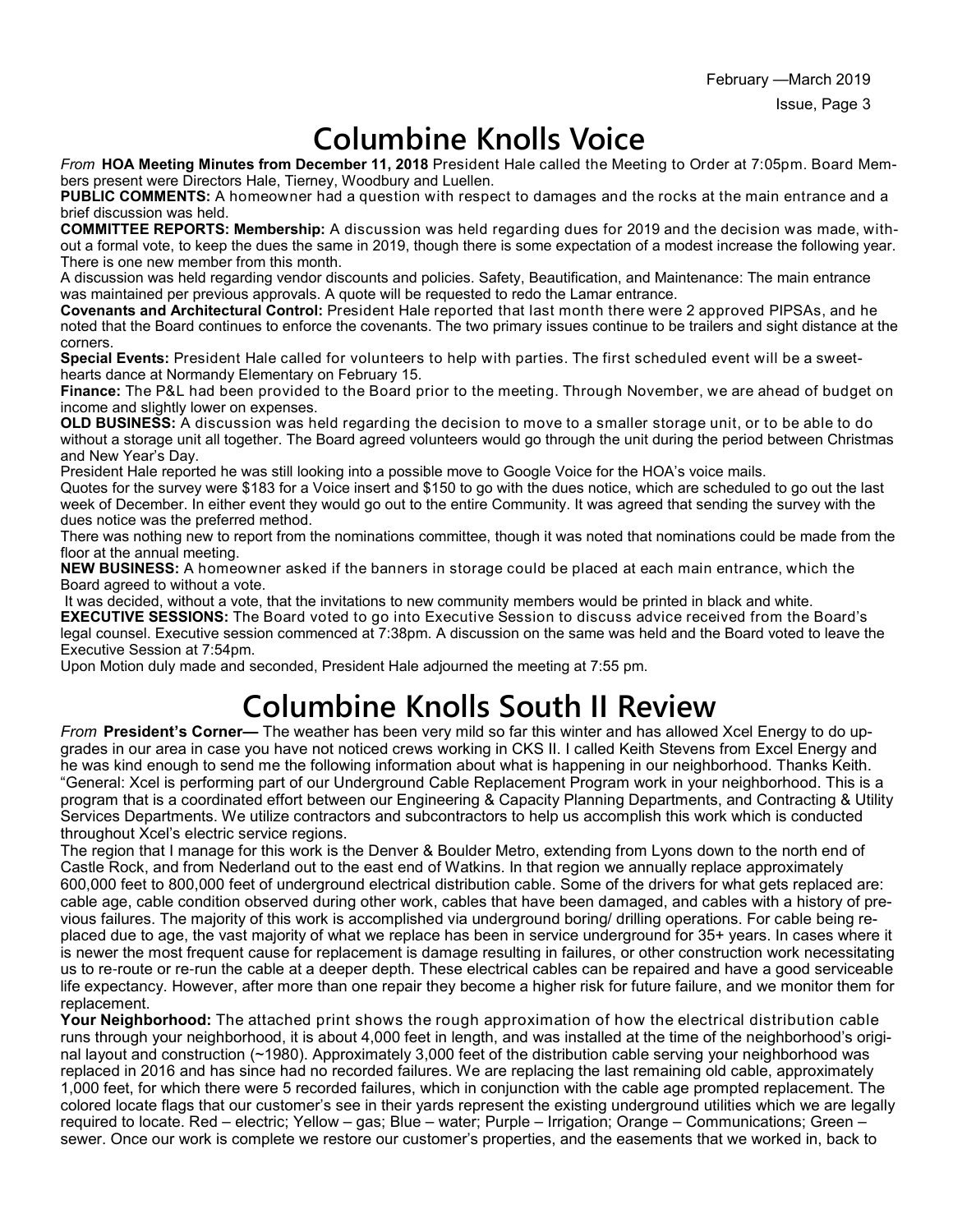February —March 2019 Issue, Page 4

the condition they were in upon our arrival. In areas where we have dug into grass during the winter, we will try to put the sections of removed sod back in place, and will return in the spring (typically beginning around Mother's day) to replace the damaged sections of grass with fresh sod. Overall these efforts aim to replace old cables with reduced reliability, and histories of failure/ outages, and provide new cable that should last another 35+ years. I hope I have answered your questions and provided some good info for yourself and your neighbors. Please let me know if I can answer anything else for you and please do not hesitate to bring any concerns you have regarding our work to my attention." Thanks. —*Bob Haberkorn, President CKSII HOA*

### Columbine West Civic Association Newsletter

*From* **A Moment With The Board** The January 15th meeting was held at Dutch Creek Elementary. Thank you to those neighbors who stopped by and shared some thoughts and brownies. An idea was presented to potentially highlight through a series of short articles, the Military neighbors listed in our Columbine West Veterans box. What a great idea. Therefore we will be asking for anyone who is currently listed to drop a short message to us via CWCAtalk@gmail.com. We would encourage you to include any details that you feel comfortable sharing. Or maybe how the serviced helped you get a career, spouse, travel or even volunteer aspects. If you would like to talk with the Editor directly please call 303-904-3301. The 2019 Proposed Budget was presented for final review and with a couple corrections was passed unanimously by the Officers/Board. The budget still includes annual favorites such as Easter Egg Hunt, Dumpster Day, Swim Nights & National Night Out. If you have questions or any suggestion of ideas feel free to email CWCAtalk@ gmail.com. Look forward to hearing from the community. Residents are encouraged to attend any monthly meeting. The next one is January 15th at 7:00pm, Dutch Creek Elementary School, second Tuesday of the Month. This month we would like to encourage anyone who has volunteered or is interested in volunteering to join us.

## The Leawood Rapporter

*From* **Leawood Civic Association Minutes of Jan. 9, 2019**— Board Members Present: Paul O'Connor, Chip and Angela Langowski, Mike Karbach, Debby Baker (via phone), Rhonda Eveleth, Nancy Bock, Richard White and resident Renee White.

**Treasurer's Report:** Mike presented the Treasurer's Report, which included LCA current balances, payments received, and bills paid.

**Holiday Lights Contest:** Winners were: First Place - 5869 W. Fair Dr.; Second Place - 5575 W. Leawood Dr.; and Third Place - 6296 S. Grey Ct. The winners received gift cards for \$40, \$30 and \$25 respectively.

**Rapporter:** Renee White has graciously taken on the job of Editor until they move later this year. LCA needs to continue the search for an Editor to take over from Renee.

**New Activity Banners:** The banners used to announce activities need to be replaced. The activity banners are: (1) Membership Drive; (2) Easter Egg Hunt; (3) Annual Picnic; and (4) Santa Party. Debby will ask the original vender to provide an estimate.

**LCA Membership Drive:** Membership forms will be put in the February, March and April issues of the Rapporter and flyers will be mailed in May. Chip estimated that 50% of the membership fees were paid online. LCA needs more residents to become members.

**New Board Members Needed:** The need for new Board Members is becoming critical and threatens the survival of the LCA. We have only 8 Board Members and as Members leave, new Members must be found.

**Jay Court Entrance:** The source of water for the entrance has become unreliable. The Board discussed other landscaping using materials that do not require watering. Landscaping materials suggested included rock and planters with artificial flowers.

**Leawood Santa Party:** The Santa Party was a success. Santa and Mrs. Clause handed out over 120 Santa Bells and candy canes.

Meeting adjourned at 7:55pm

*From* **Leawood Metropolitan Recreation and Park District Minutes January 16, 2019** The Board meeting was called to order at 6:38 pm at Leawood Elementary School by President Kyle Sargent. Members present were: Donna Snyder /Treasurer, Debby Baker/Director, Linda Smith/Vice President and Dave Padilla/Parks Manager.

**Public Comment/Correspondence** – Donna was approached by a resident requesting several items of the board, including a bench in Weaver Park and trimming in the park.

**Treasurer's Report –** Donna presented the Treasurer's report. No property tax income has been received to date. Funds have been transferred from Colotrust fund expenses until income arrives. This is a normal event at the beginning of each year. Invoices for the month include: Denver Water, doggie bag vendor, United Site Services, Rich Alarcon for trash removal, Waste Management, professional liability insurance invoice, Excel, snow removal invoice, Dave's invoice and reimbursement to petty cash.

Parks Manager Report – Dave removed snow for two events this month so far. Doggie bags were checked and replenished as needed. Dave talked to a contractor regarding replacing boards on the Weaver Park west bridge. We are waiting for a more specific estimate, although it's expected to cost close to \$10,000. Once we have the first estimate, we will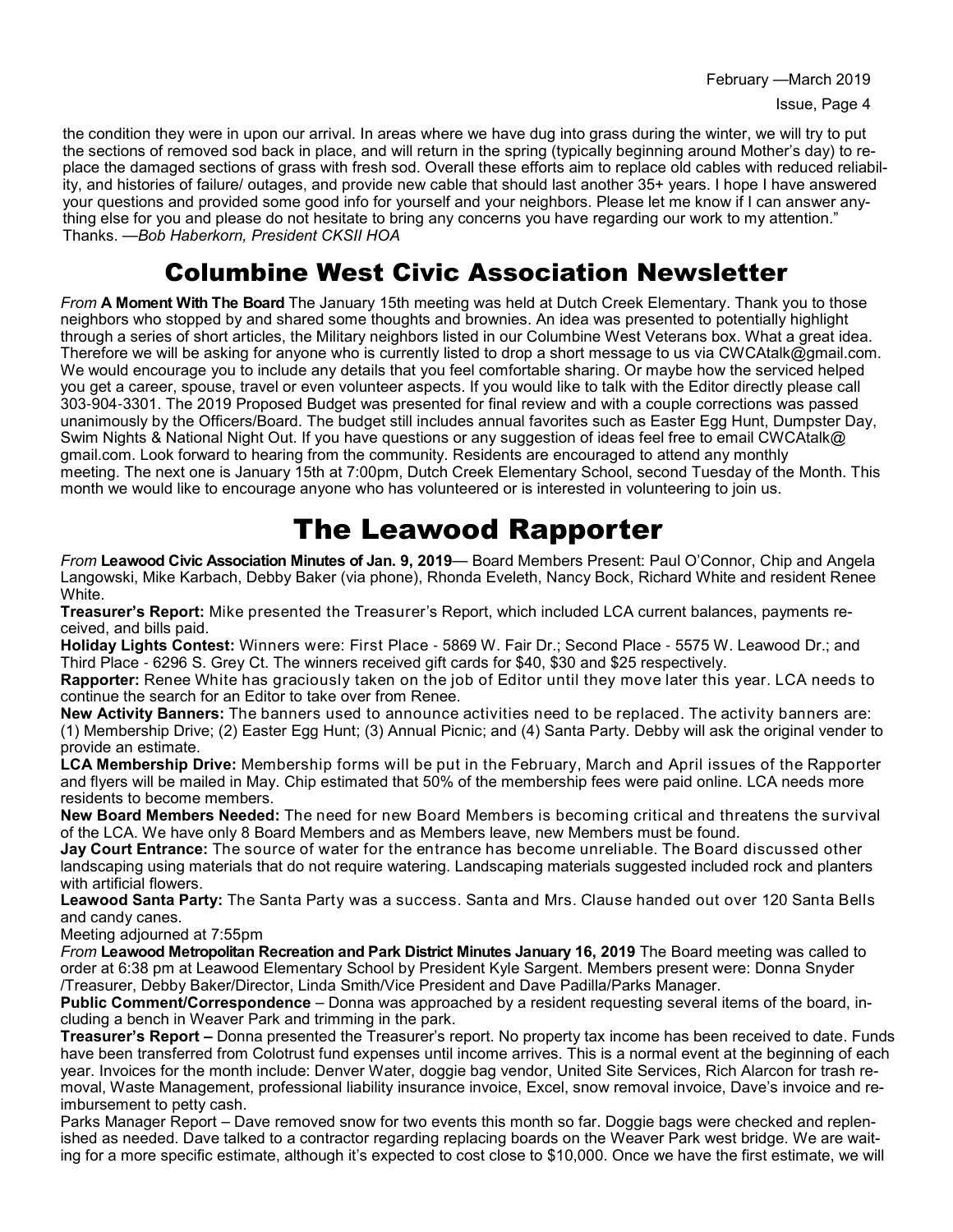February —March 2019

then decide on removal of all boards or replacement of the most damaged ones. He is still pricing fencing at Kendall Park. We are still waiting on pricing on the Fibar for the playground at Leawood Park.

**Old Business –** Resignation of Jennifer Dawe from the Board – The board has accepted Jennifer's resignation, and will be looking for a replacement for this board position that will expire in 2022. Interested residents are to call Kyle Sargent (303) 520-6617 or contact a board member. Board members must be a resident property owner in the District.

Survey in Nextdoor.com for play equipment for Weaver Park – No new information.

The meeting was adjourned 7:58pm.— *Linda Smith, Vice President and Acting Secretary* Posting location: District Board's agendas are posted by the Clerk to the Jefferson County Board of Commissioners board.

### Woodbourne

*From* **Notes From the Board President** The January Board meeting was held on January 16, 2019. The Board is preparing for a new year. We made it through January. We survived the cold, snowstorms, and the Super Blood Wolf Moon. Now we are into February, the Super Bowl, and into full hockey season.

This month, we celebrate Valentine's Day, a day traditionally associated with romantic love. In this season of romantic love, it is important to note we have other types of love available to support our relationships with each other. As we go through our daily lives, we should take time to remember that we can be considerate to our neighbors in many ways. We are all fortunate to live in such a wonderful community. While we have all agreed to live by the HOA rules and covenants, we should go further in our relationship with our neighbors. In a time where incivility seems to abound, it is a good for us to come home to a community of shared harmony. How we treat our family and neighbors reflects our character more than words ever can.

The Board is here to serve the community and to fulfill this function it needs volunteers from the community. In the past month, we had two Board members resign. If you would like to serve on the Board, or have questions, please feel free to contact any current Board member. There will also be opportunities to join the Board at the annual meeting in April. Our next Board meeting will be held on February 20, 2019, at 7:00pm at the Clubhouse. Please contact Emily Baker with Management Specialists at 720-974-4235 with any questions.— *James Meyer, President*

### Woodbury Hills

**Happy Valentine's Day!** February is the month of LOVE, so a loving response is requested! At any time in a neighborhood of 158 homes, there is bound to be a family in distress or in need of a little help. Perhaps it is because of the birth of a new baby, a critically ill child, a death in the family, or the loss of employment. These things can happen to any of us. I am certain that the sharing of meals is already happening neighbor-to-neighbor on a small scale basis; however, as your board president I am interested in setting up and maintaining a "Meal Train" for all of Woodbury Hills in general. Here's how it would work: Those of you who are willing to participate, by agreeing to provide a meal to a family in need, would contact me and provide your e-mail address. You would then be alerted of every opportunity to help a neighbor in need. You are free to opt "in" or "out" as your personal situation allows.

Whenever one of our neighbors encounters a situation where they could benefit from receiving a prepared meal, they would contact me and provide general information about the need and what might be helpful. They would need to provide their e-mail address, physical address, phone number, number of people in the family needing to be fed (along with any food allergies or preferences) and the day(s) meals would be most needed.

I would then set up an account for them on Meal Train.com. All involved parties would receive an email from Meal Train alerting them of the need. People who are willing to help would simply follow the link and sign up for a particular meal, day and time. All parties for that specific meal would receive notification and reminders from Meal Train. The specifics are individually worked out between the provider and the family in need.

As mentioned, providers are welcome to opt "in" or "out" for any particular request, however, the more people who participate, the less often any one provider might feel called upon.

During this month of LOVE, I welcome and encourage your participation! You can contact me at the email below. In other news, all holiday decorations should be safely stored away by now.

Don't forget that snow must be shoveled within 24 hours of a storm. Thanks to those who help out their neighbors in need. —*Deb Ellis, President Debellis3@comcast.net*

**A New Term - Looking Back and Leading Forward—**by Sheriff Jeff Shrader A new year is often viewed as a fresh start, an opportunity to make improvements and face challenges, both in our personal lives and professional. For me, this January marks the beginning of my second term in office and I am fortunate to be able to continue our efforts to ensure Jefferson County is a safe place for all people to live, learn, work, and play. During my first term we made many improvements while also overcoming some challenges and I expect to do the same over the next four years.

One of the challenges I faced personally during my first term was clearing up some confusion regarding my professional role. A few years ago my granddaughter, who was three at the time, spent the night at our house. The next morning she saw me in uniform for the first time and promptly asked "Grandpa are you going to the circus?" So it would seem.